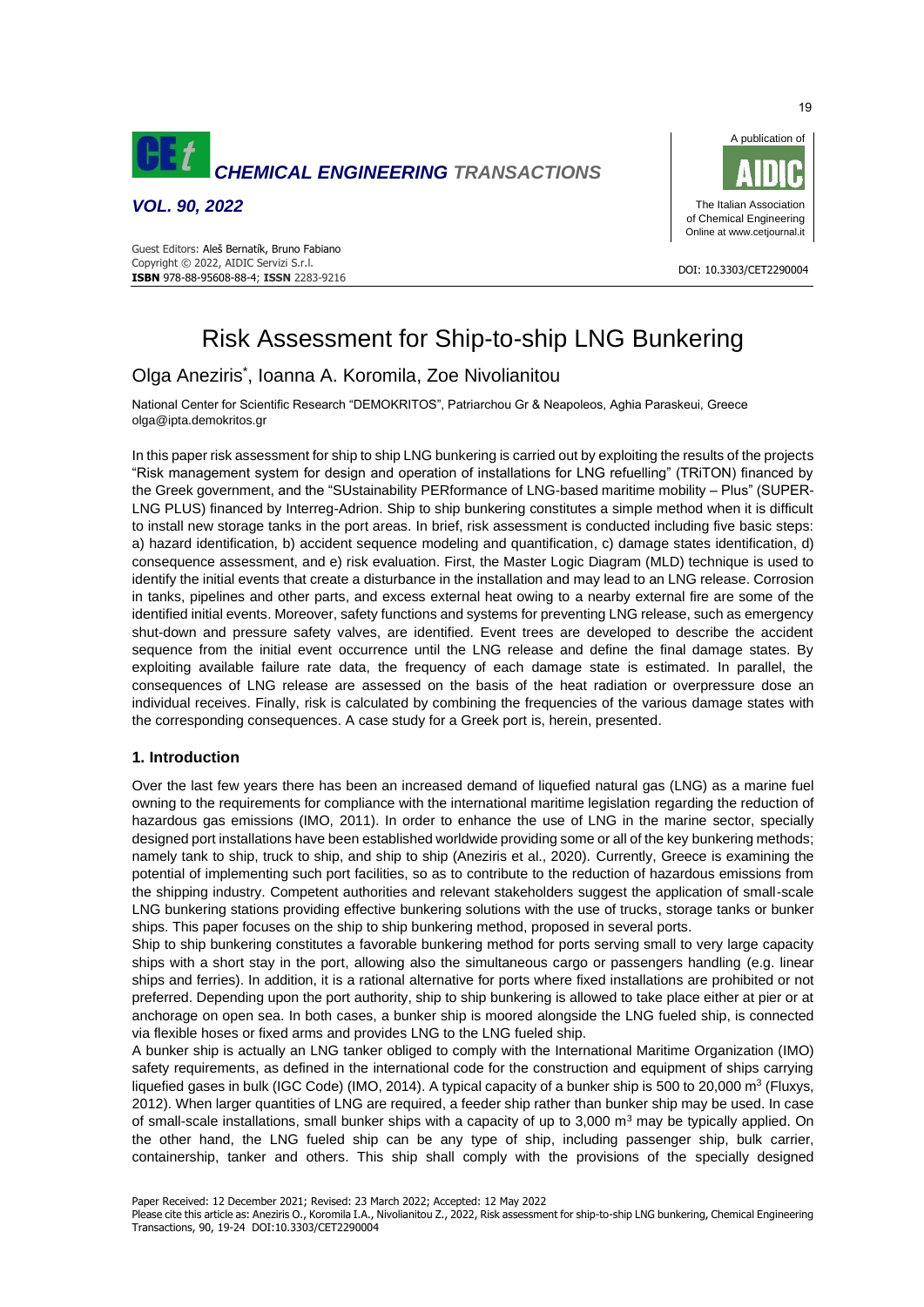international code of safety for ships using gases or other low-flashpoint fuel (IGF code) (IMO, 2015). The LNG fueled ship typically carries one or more LNG fuel tanks reaching a total capacity of 50 to 20,000  $\text{m}^3$  depending on its size and therefore its type.

However, the presence of LNG in port areas poses risk, since a possible release and ignition of LNG is capable of adversely affecting both the facilities and the exposed people. For ensuring safety of LNG at ports, risk assessment should be performed as required by the IGF code (IMO, 2015). For enhancing and assisting implementation of risk assessment, various organizations have published useful guidelines; a comprehensive overview is presented by Aneziris et al. (2021). In addition, remarkable research has been conducted to develop and perform risk assessment in port infrastructures handling LNG. Zhang (2009) developed a quantitative risk assessment method for assessing risk of LNG tanks operating close to ports concluding that risk of LNG transportation was acceptable. Fu et al. (2016) performed an event tree analysis to investigate the hazards and the potential consequences and performed a computational fluid dynamics (CFD) simulation to quantify the risk of LNG leakage on a LNG fueled ship. Jeong et al. (2017, 2018) presented a quantitative method for demonstrating risk via F-N curves, estimating tolerable risk and determining safe exclusion zones for LNG bunkering operations for the three bunkering methods. Ovidi et al. (2018) developed risk matrix approach to assess the level of risk of LNG carriers approaching a bunkering terminal through port channels located in an industrial area. Within the published literature, limited analysis for ship to ship bunkering has been performed, as the hazard analysis for ship to ship LNG transfer by Sultana et al (2019). The current paper aims at performing a risk assessment for ship to ship bunkering in Greek ports.

The remaining of the paper is structured as follows. Section 2 describes the advocated risk assessment methodology and comprehensively analyses the major steps. Section 3 describes the case study and performs risk assessment for ship to ship LNG bunkering. Finally, section 4 presents the conclusions of this research.

## **2. Risk assessment methodology**

LNG constitutes a hazardous substance consisting of a mixture of hydrocarbon gases, mainly methane (87–99 mol%), ethane (0.1–5.5 mol%), and propane (0–4 mol%) (Mokhatab et al., 2014). It is a natural gas that is cooled down to -162 °C in order to reduce its volume, thus facilitating its transport and storage as well. The accidental release of such a hazardous substance during the ship to ship bunkering process may pose significant risk leading to unintended consequences. This can occur in the following way: a) an initiating event occurs, as for instance leakage or external fire, that disrupts the normal bunkering operation; b) series of failures deactivate one or more existing safety systems preventing the release of LNG and c) LNG is released to the environment and may be ignited either immediately or after a delay, therefore causing undesirable consequences to the public. The probability of an LNG release and resulting consequences can be quantified by implementing risk assessment models. Τhe quantitative methodology developed by Papazoglou et al. (1992) is utilized to conduct integrated risk assessment for ship to ship LNG bunkering. The key phases of this methodology are briefly presented in the next sections.

#### **2.1 Phase I: damage states assessment**

The first phase involves the assessment of damage states and their frequency of occurrence. As a matter of fact, the LNG port facility is thoroughly analyzed to identify potential initial events that may cause LNG accidental release and a Master Logic Diagram (MLD) is developed to determine all the initiators of potential accidents (Papazoglou and Aneziris, 2003). Next, Event Trees are constructed to describe specific accident sequences contributing to detect the damage states and prevent LNG release to the environment. These trees encompass the initial event identification, system failures and success, and human responses as well. Accident sequences that deduce similar release conditions are grouped into one damage state. Finally, systems failures in terms of basic component failures and human errors, and accident sequences are modelled. Frequencies of accident sequences and plant damage states are calculated with the aid of the Fault Tree- Event Tree analysis.

#### **2.2 Phase II: consequences assessment**

The second phase comprises the assessment of the consequences owning to the release of flammable LNG. First, all the types of physical phenomenon, such as pool fire, jet fire, flash fire or vapor cloud explosion, that may result in fatalities are determined. Assuming the LNG release and the associated physical phenomenon, the heat radiation or the peak overpressure is calculated. The calculation is achieved by using specially designed simulation models, as those developed by Papazoglou et al. (1996). Heat radiation and overpressure are integrated over time, so as to assess the dose of an individual to the hazardous LNG substance. Appropriate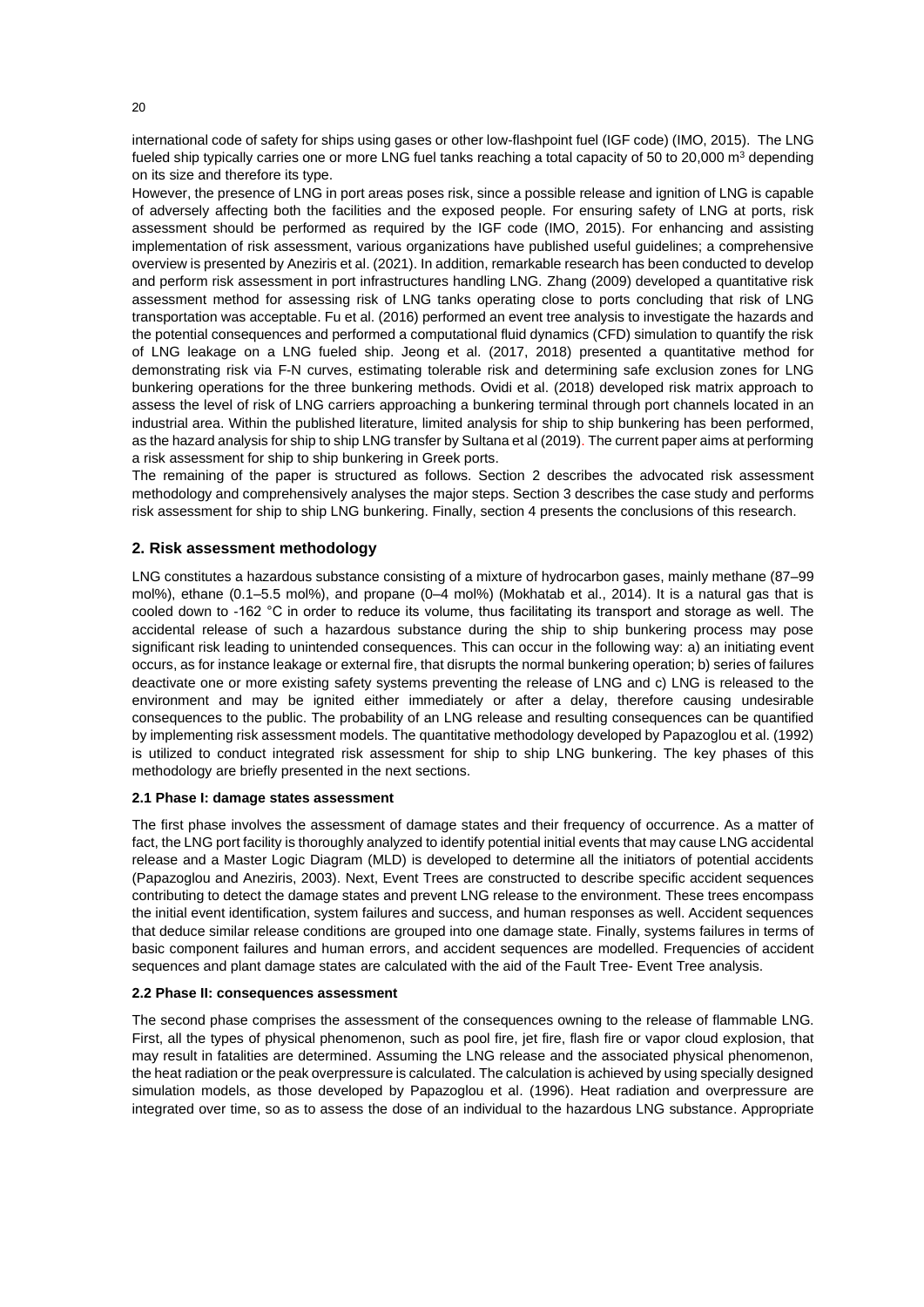dose/response models are exploited to eventually estimate the probability of fatality of an individual receiving the assessed dose.

#### **2.3 Phase III: risk integration**

The third phase involves the integration of the results obtained so far. Indeed, the frequencies of the various damage states are combined with the corresponding consequences resulting in the quantified risk. Risk can be expressed by means of individual fatality at a specific location or group fatality in a given area.

## **3. Case study**

#### **3.1 General information**

The case study examines the safety during LNG bunkering of a passenger ship, namely the LNG fueled ship, from a bunker ship. The passenger ship is equipped with two Type C storage tanks with a capacity to carry a total 800  $\text{m}^3$  LNG fuel and it is able to maintain LNG at pressure 4 bar. The bunker ship has a similar tank capable of carrying up to 3,000  $m<sup>3</sup>$ . In order to proceed with the bunkering operations, the passenger ship is moored at the pier, the bunker ship moors alongside, and the tank is loaded through 2 hoses with a diameter 4" at a rate 400 m<sup>3</sup>/h. For handling emergency situations, an automatic Emergency Shut Down system (ESD) exists on both ships, and an emergency release system (ERS) is installed on the bunker ship for the release of the transfer hose and arm within a short time, thus minimizing LNG leakage.

#### **3.2 Initial events identification**

In the first phase of the risk assessment, two MLDs are constructed to determine the initial events that are likely to occur during ship to ship bunkering: one for the bunker ship, and one for the fueled ship. In brief, MLDs initiate with the top event "Loss of Containment" which is decomposed into the events required to occur for producing this top event. Loss of containment indicates the discontinuity or loss of the pressure boundary between the LNG and the environment, resulting in the release of LNG. Figure 1 presents the MLD developed for the bunker ship. As shown, there are two major categories of events leading to loss of containment: those resulting into a structural failure of the containment and those resulting into containment bypassing because of an inadvertent opening or an engineered discontinuity in the containment (e.g. valves). Loss of containment due to tank structural failure may be caused by corrosion, overpressure, high temperature, vibration, or external loading. Overpressure may be caused due to internal pressure increase. Internal pressure increase may be caused by inadequate purging, boil off gas removal malfunction or excess external heat. External loading may be achieved in the next two ways: a) natural phenomena such as high winds, earthquake, and tsunami, or extra loads owing to collision between the two ships, contact with large objects such as cranes, mooring line failure, or poor ballast. On the other hand, loss of containment resulting in a bypass of the containment may be caused either because operations start while the containment is open or because the latter is opened during operations. In addition, in case of the fueled ship tank, overfilling might further occur. Table 1 presents the list of the initial events, the identified damage states, and the LNG release quantities for the ship to ship bunkering of the case study.



*Figure 1: MLD for the bunker ship during ship to ship bunkering operations.*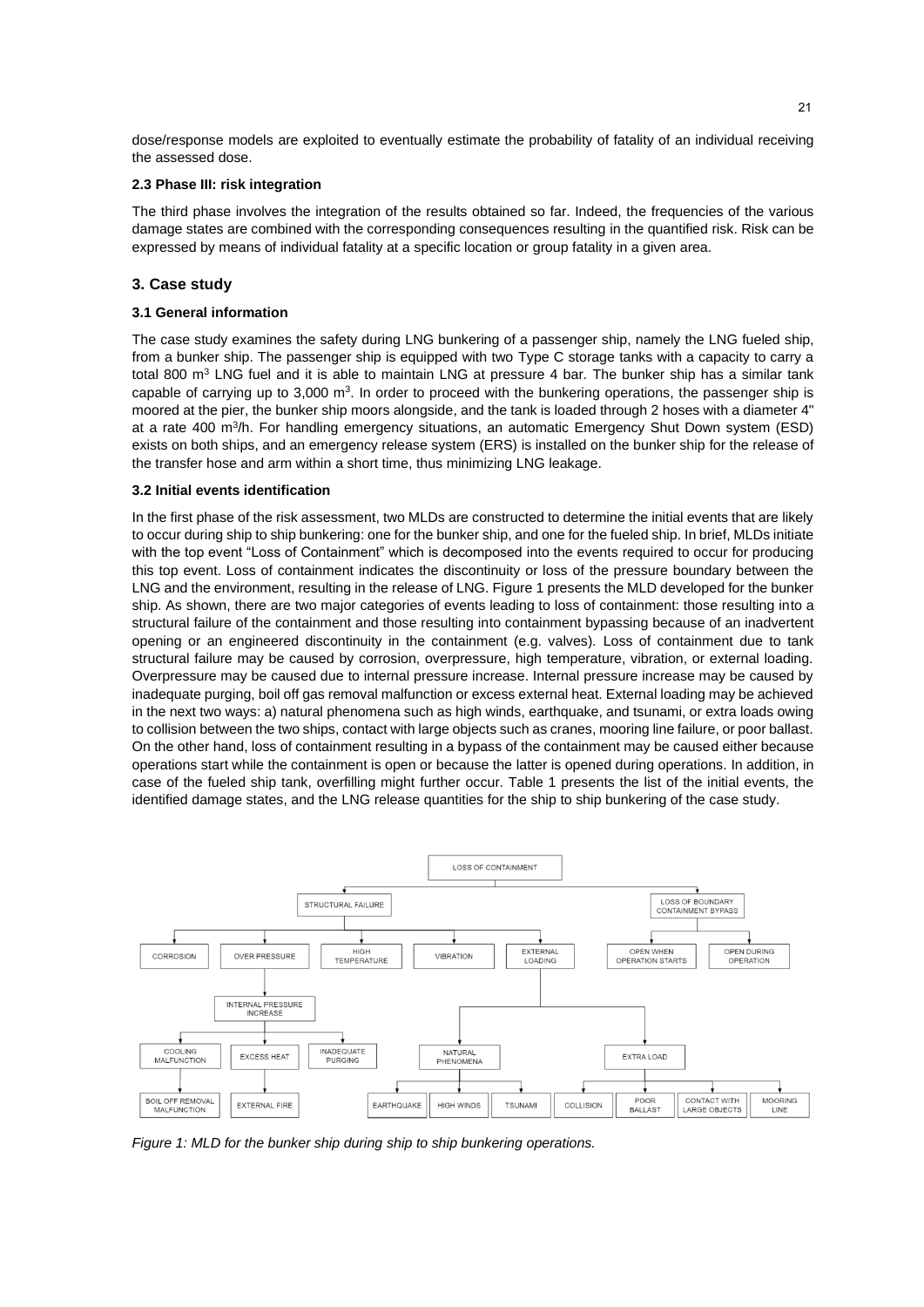| Table 1: List of the initial events, the identified damage states, and the LNG release quantities for the case |  |
|----------------------------------------------------------------------------------------------------------------|--|
| study dedicated to ship to ship bunkering                                                                      |  |

|                               |                                                                        | <b>Bunker ship</b>        | <b>Fueled ship</b>    |  |
|-------------------------------|------------------------------------------------------------------------|---------------------------|-----------------------|--|
| <b>Initial event</b>          | Damage state                                                           | <b>Release</b>            | <b>Release</b>        |  |
|                               |                                                                        | quantity                  | quantity              |  |
| Corrosion                     | Tank hole resulting in LNG leakage                                     | Rate depends on           | Rate depends          |  |
|                               |                                                                        | hole diameter             | on hole size          |  |
| <b>High Temperature</b>       | Tank rupture resulting in LNG release                                  | 3000 $m3$                 | $400 \text{ m}^3$     |  |
| Inadequate purging of loading | Hose rupture resulting in LNG release                                  | Release of LNG            |                       |  |
| arm pipes                     |                                                                        | quantity in pipe          |                       |  |
| Overfilling                   | LNG release                                                            |                           | $400 \text{ m}^3$     |  |
| Boil off removal malfunction  | Tank rupture resulting in LNG release                                  | 3,000 $m3$                | $400 \text{ m}^3$     |  |
| Excess heat during unloading  | Tank rupture resulting in LNG release                                  | 3,000 $\,$ m <sup>3</sup> | $400 \text{ m}^3$     |  |
| Vibration                     | Tank rupture                                                           | 3,000 $m3$                | 400 $m3$              |  |
| earthquake,<br>High<br>winds, | Hose rupture resulting in LNG release                                  | 400 m <sup>3</sup> /h     | 400 m <sup>3</sup> /h |  |
| tsunami,                      |                                                                        |                           |                       |  |
| Collision                     | Tank rupture resulting in LNG release                                  | 3,000 $\rm m^3$           | $400 \text{ m}^3$     |  |
| Contact with objects          | Tank rupture resulting in LNG release                                  | 3.000 $\mathrm{m}^3$      | $400 \; \text{m}^3$   |  |
| Poor ballast                  | Hose rupture resulting in LNG release                                  | $400 \text{ m}^3/h$       | 400 m <sup>3</sup> /h |  |
| Mooring line                  | Hose rupture resulting in LNG release                                  | 400 m <sup>3</sup> /h     | 400 m <sup>3</sup> /h |  |
| Valve closure after pumps     | Hose failure resulting in LNG release                                  | 400 m <sup>3</sup> /h     | 400 m <sup>3</sup> /h |  |
|                               | Valve left open before unloading Hose failure resulting in LNG release | 400 m <sup>3</sup> /h     | 400 m <sup>3</sup> /h |  |
| starts                        |                                                                        |                           |                       |  |

### **3.3 Major accident scenarios**

Once the list of the initial events has been assembled the safety functions and the systems that serve these functions are determined. Safety functions are combinations of engineering systems and human actions aiming at mitigating the possible consequences of the initial events. The safety systems, or similarly frontline systems, are used to construct accident sequences that describe how the occurrence of an initial event, and the failure of safety systems result in the final damage state and the release of LNG. Accident sequences are graphically represented through Event Trees and their frequency of occurrence is calculated by using Fault Tree and Event Tree analyses, or previously calculated and reported frequencies. Accident sequences are constructed for the following six identified initial events: a) boil off removal malfunction during loading, b) overfilling of the tank of the fueled ship, c) inadvertent valve closure during loading, d) external fire on either ship, e) extra load in tank (collision, grounding, poor ballast, mooring line) and f) extra load in hose (earthquake, tsunami, high winds). Figure 2 presents the accident sequence for the initial event "mooring line failure". As shown, the first action is to keep the ships at a safe distance and position by applying appropriate maneuvers from the bunker ship. The next action is to manually stop the send out and to automatically activate the ESD system to successfully end the process. In case that all these actions fail, the hose fails and LNG is released to the environment.

| Mooring line failure Ship manouvring for<br>avoiding disconnection | Manual stop of send<br>lout | Pressure control that<br>leads to automatic ESD No. Frequency |  | Consequence  |
|--------------------------------------------------------------------|-----------------------------|---------------------------------------------------------------|--|--------------|
|                                                                    |                             |                                                               |  | Safe<br>Safe |
|                                                                    |                             |                                                               |  | Safe         |
|                                                                    |                             |                                                               |  | Hose rupture |

*Figure 2: Event tree for the initial event "mooring line failure".*

#### **3.4 Consequences quantification**

Once the accident occurs, LNG is released during the two possible situations: a) immediate ignition occurs at the time of the release thus either a fireball, or a pool fire, or a jet fire will take place, and b) an immediate ignition will not occur at the time of the release thus LNG will evaporate, spread and eventually form a vapor cloud dispersing into the atmosphere that may result in flash fire or vapor cloud explosion if ignited. Figure 3 illustrates the possible paths, owning to LNG hose rupture. A number of accident sequences could result in case of hose rupture connecting the LNG bunker ship to the fueled ship. For this damage state, it is assumed that LNG is released at the unloading rate of 400 m<sup>3</sup>/h for ten minutes. In case of hose rupture, an LNG release can result in either immediate ignition that will cause a pool or jet fire, or in delayed ignition whereby LNG will vaporize at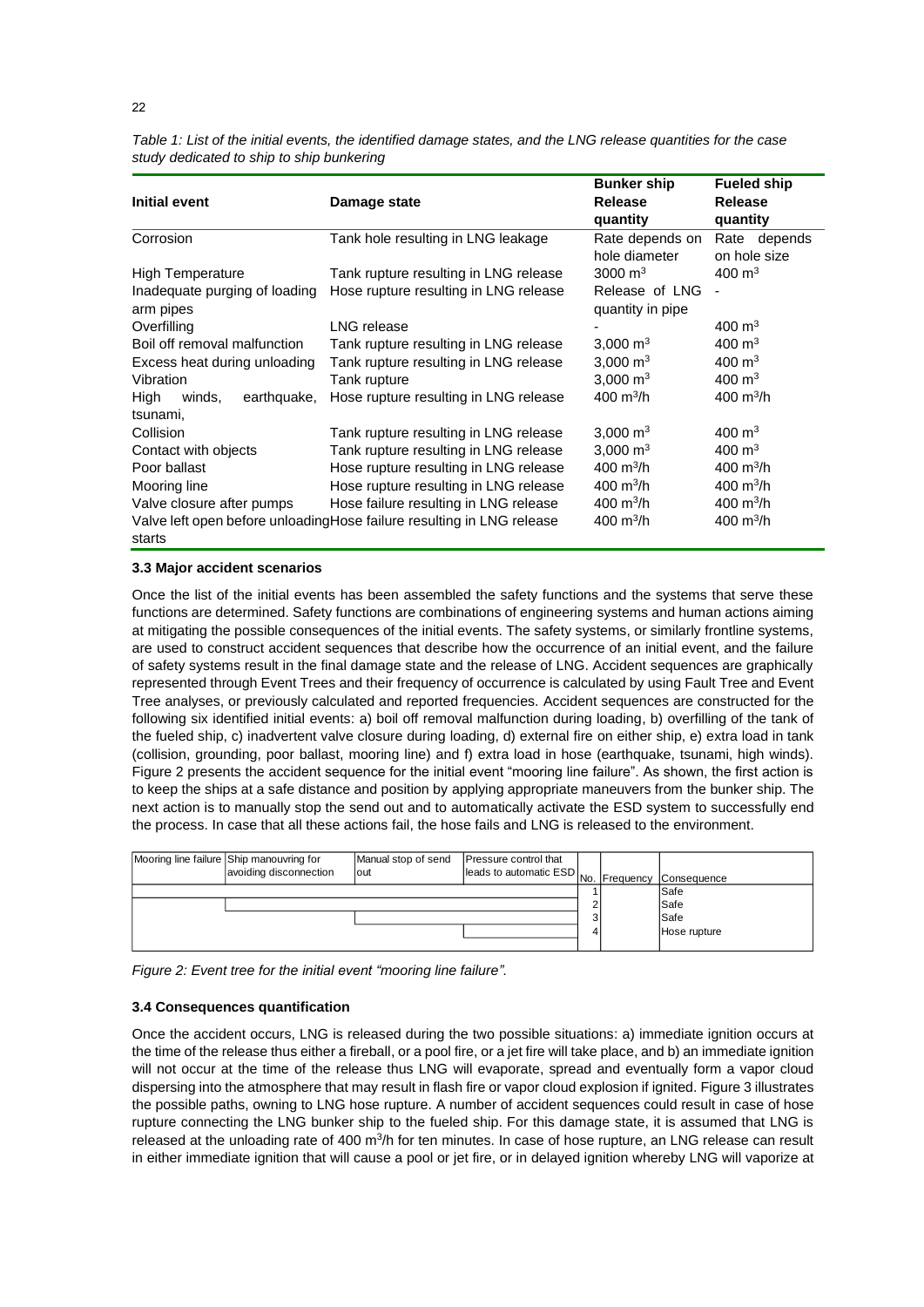a rate equal to the release rate and will produce a cloud denser than air spreading according to the weather conditions. If the cloud reaches concentrations between the upper and lower flammability level (5-15% by volume), the mixture can be ignited upon contact with an ignition source giving rise to either a flash fire or an explosion. Similar trees are developed for all the identified damage states. Table 2 presents the frequency of release events and the quantity released for all damage states. Subsequently, heat radiation or peak overpressure resulting from each release category is assessed for determining the dose that an individual will receive and their probability of fatality.



*Figure 3: Event tree for the LNG release owning to hose rupture.*

*Table 2: Frequency of all damage states and release quantity or rate.*

| Damage state                                                     | Frequency (events/year)         | <b>Released quantity or rate</b> |
|------------------------------------------------------------------|---------------------------------|----------------------------------|
| rupture owning to $510-7$ (RIVM, 2009)<br>LNG fueled ship's tank |                                 | 400 $m3$                         |
| overpressure/overfilling                                         |                                 |                                  |
| BLEVE of fueled ship's tank                                      | 1 10 <sup>-5</sup> (HSE, 2019)  | $400 \text{ m}^3$                |
| Bunker ship's tank rupture owning to overpressure                | 5 10 <sup>-7</sup> (RIVM, 2009) | 3,000 $\,$ m <sup>3</sup>        |
| BLEVE of bunker ship's tank                                      | 1 10 <sup>-5</sup> (HSE, 2019)  | 3,000 $\,$ m <sup>3</sup>        |
| Hose rupture during bunkering                                    | 4 10 <sup>-4</sup> (RIVM, 2009) | 400 $m^3/h$                      |

#### **3.5 Risk estimation**

The final procedural step of the risk quantification is the integration of the results obtained in the various tasks that combines the frequencies of the various accidents with the corresponding consequences resulting in the quantification of risk, and the overall risk estimation. The measure used for risk quantification is the individual fatality risk at a location. This integration can be achieved with the help of computational tools. The SOCRATES (Papazoglou et. al, 1996) package has been used in this analysis. Table 3 presents all types of releases considered and the distances where conditional risk is equal to 1  $10^{-2}$ . Accidents with the most serious consequences are: a) BLEVE of LNG bunker ship tank  $(3000 \text{ m}^3)$  and rupture of the same tank followed by delayed ignition, and b) flash fire of the vapours contained in the tank.

*Table 3: Distances where conditional risk is equal 1x10-2 .*

| Damage state                                  | <b>Distance in meters</b> |  |
|-----------------------------------------------|---------------------------|--|
| LNG fueled ship's tank rupture and flash fire | 170                       |  |
| LNG fueled ship's tank rupture and explosion  | 100                       |  |
| BLEVE of fueled ship's tank                   | 170                       |  |
| Bunker ship's tank rupture and flash fire     | 800                       |  |
| Bunker ship's tank rupture and explosion      | 380                       |  |
| BLEVE of bunker ship's tank                   | 1300                      |  |
| Hose rupture during bunkering and jet fire    | 70                        |  |
| Hose rupture during bunkering and flash fire  | 110                       |  |
| Hose rupture during bunkering and explosion   | 50                        |  |

## **4. Conclusions**

In the present paper the Quantitative Risk Assessment (QRA) methodology and models have been implemented in the studying of LNG ship to ship bunkering in a Greek port. The probability of an LNG release and the resulting consequences have been quantified by implementing risk assessment models. For the purpose of the present paper, the QRA methodology is utilized to conduct an integrated risk assessment for ship to ship LNG bunkering. The results obtained include the identification of the initiating events that can cause accidental scenarios together with the determination of accident sequences and damage states. Consequences of flammable LNG